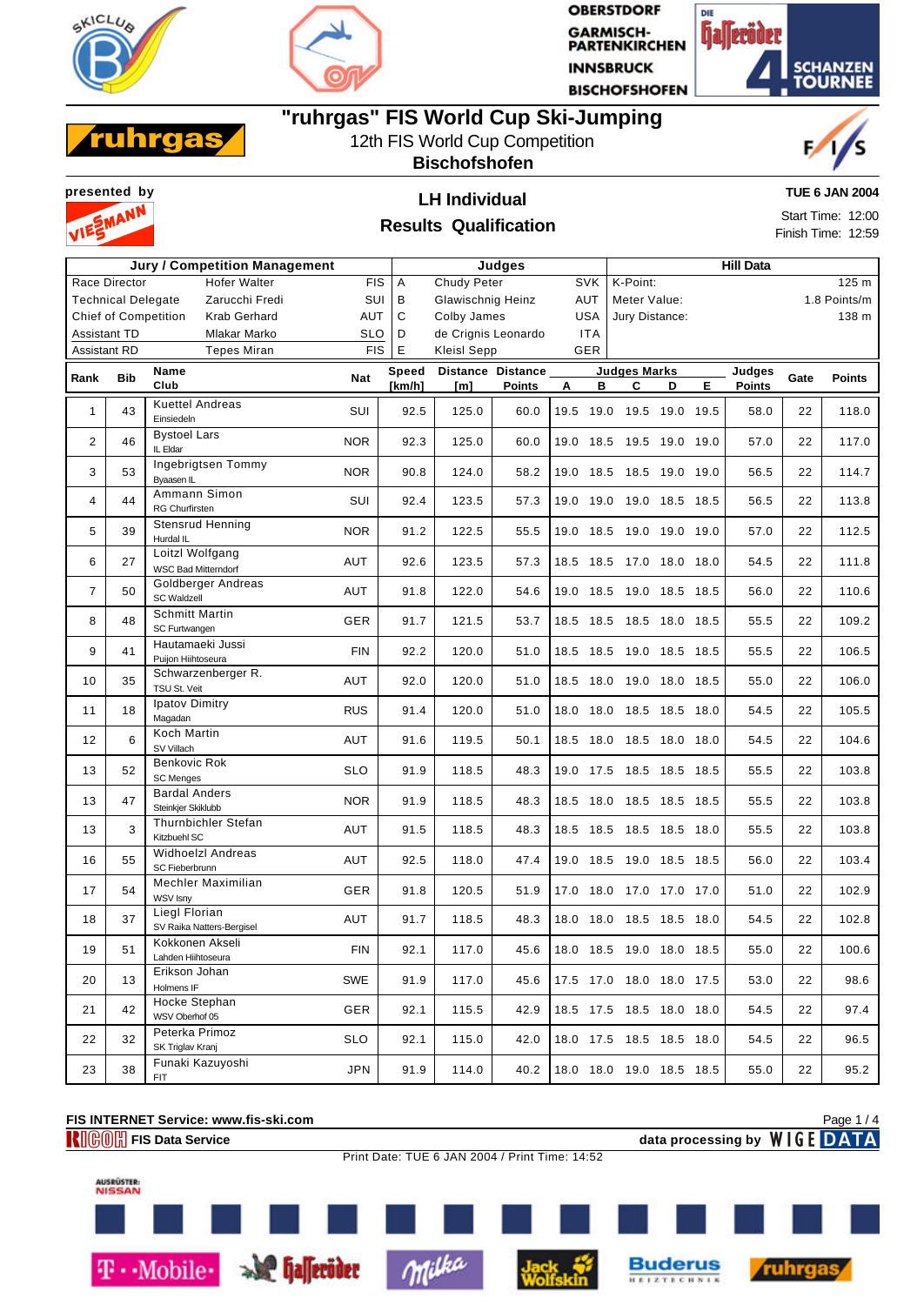



**OBERSTDORF GARMISCH-<br>PARTENKIRCHEN INNSBRUCK BISCHOFSHOFEN** 





## **"ruhrgas" FIS World Cup Ski-Jumping**

12th FIS World Cup Competition

**Bischofshofen**





### **TUE 6 JAN 2004**

**Results Qualification** 

Start Time: 12:00 Finish Time: 12:59

| Rank | <b>Bib</b>     | Name                                               | <b>Nat</b> | Speed  |       | Distance Distance |      | <b>Judges Marks</b>      |                     |           |      | Judges        | Gate | <b>Points</b> |
|------|----------------|----------------------------------------------------|------------|--------|-------|-------------------|------|--------------------------|---------------------|-----------|------|---------------|------|---------------|
|      |                | Club                                               |            | [km/h] | [m]   | <b>Points</b>     | А    | в                        | C                   | D         | E.   | <b>Points</b> |      |               |
| 24   | 24             | Salumae Jens<br>Nomme Ski Club                     | <b>EST</b> | 91.5   | 114.5 | 41.1              | 17.5 | 17.5                     | 18.5                | 18.5      | 17.5 | 53.5          | 22   | 94.6          |
| 25   | 30             | Schneider Balthasar<br>SC Bregenzerwald            | AUT        | 92.0   | 114.0 | 40.2              |      | 17.5 17.5 18.0 17.0 18.0 |                     |           |      | 53.0          | 22   | 93.2          |
| 26   | 22             | Ritzerfeld Joerg<br>WSV Oberhof 05                 | GER        | 91.5   | 113.0 | 38.4              | 17.5 |                          | 17.5 18.5 17.5      |           | 18.0 | 53.0          | 22   | 91.4          |
| 27   | $\overline{4}$ | Kaiser Stefan<br>SV Achomitz                       | AUT        | 91.3   | 112.5 | 37.5              |      | 18.0 17.5 18.0 17.5      |                     |           | 17.0 | 53.0          | 22   | 90.5          |
| 28   | 31             | Solem Morten<br><b>Trondheim Skiklubb</b>          | <b>NOR</b> | 91.6   | 111.0 | 34.8              |      | 17.5 17.5 18.5 18.0 18.0 |                     |           |      | 53.5          | 22   | 88.3          |
| 29   | 29             | Jones Clint<br>Steamboat Winter SpC                | <b>USA</b> | 92.6   | 111.5 | 35.7              |      | 17.5 17.5 18.0 17.5 17.5 |                     |           |      | 52.5          | 22   | 88.2          |
| 30   | 26             | Kranjec Robert<br><b>Triglav Kranj</b>             | <b>SLO</b> | 91.3   | 113.0 | 38.4              | 16.5 |                          | 15.5 16.5           | 16.5      | 16.0 | 49.0          | 22   | 87.4          |
| 31   | 5              | <b>Mueller Roland</b><br>SV Raika Natters-Bergisel | AUT        | 91.0   | 111.0 | 34.8              | 18.0 |                          | 17.0 18.0 17.0 17.0 |           |      | 52.0          | 22   | 86.8          |
| 32   | 17             | <b>Tachtahunov Asan</b><br>Tschimbulak             | KAZ        | 91.2   | 111.5 | 35.7              | 17.0 |                          | 17.0 17.5 17.0      |           | 17.0 | 51.0          | 22   | 86.7          |
| 33   | 33             | Higashi Akira<br>NIHON KUCHO                       | <b>JPN</b> | 89.9   | 110.0 | 33.0              | 17.5 |                          | 18.0 18.5 17.5      |           | 18.0 | 53.5          | 22   | 86.5          |
| 34   | 45             | Yamada Hiroki<br>Kitano Construction               | <b>JPN</b> | 92.0   | 109.0 | 31.2              | 18.0 |                          | 17.5 18.0 17.0 18.0 |           |      | 53.5          | 22   | 84.7          |
| 35   | 15             | Dessum Nicolas<br>Douanes CS Courchevel            | <b>FRA</b> | 91.1   | 110.0 | 33.0              | 17.0 | 17.0                     |                     | 18.0 17.5 | 17.0 | 51.5          | 22   | 84.5          |

|    | <b>Not Qualified</b> |                                                    |            |      |       |      |              |                |                |      |      |    |      |
|----|----------------------|----------------------------------------------------|------------|------|-------|------|--------------|----------------|----------------|------|------|----|------|
| 36 | $\overline{7}$       | Zhaparov Radik<br>Tschimbulak                      | KAZ        | 91.5 | 109.0 | 31.2 | 18.0         | 17.5 17.5 17.0 |                | 18.0 | 53.0 | 22 | 84.2 |
| 37 | 40                   | Miyahira Hideharu<br>Mizuno                        | <b>JPN</b> | 90.8 | 107.0 | 27.6 | 16.5<br>18.0 | 17.5           | 17.0           | 18.0 | 52.5 | 22 | 80.1 |
| 38 | 20                   | <b>Mesik Martin</b><br>Dukla Banska Bystrica       | <b>SVK</b> | 91.8 | 107.5 | 28.5 | 17.0<br>16.5 | 18.0 17.0      |                | 17.0 | 51.0 | 22 | 79.5 |
| 39 | 49                   | Kofler Andreas<br>SV Raika Natters-Bergisel        | <b>AUT</b> | 92.1 | 105.0 | 24.0 | 17.5<br>17.0 | 18.5 17.0      |                | 17.5 | 52.0 | 22 | 76.0 |
| 40 | 25                   | <b>Kornilov Denis</b><br>Sdushor                   | <b>RUS</b> | 90.9 | 105.5 | 24.9 | 17.0<br>17.0 | 18.0           | 17.0           | 17.0 | 51.0 | 22 | 75.9 |
| 41 | 12                   | Juris Jaan<br>Otepaeae SK                          | <b>EST</b> | 90.9 | 105.0 | 24.0 | 17.0<br>16.5 | 17.5 17.0      |                | 17.0 | 51.0 | 22 | 75.0 |
| 42 | 34                   | Herr Alexander<br>Schonach/Rohrhardsberg           | <b>GER</b> | 91.8 | 104.5 | 23.1 | 17.0<br>17.5 | 18.5 17.0      |                | 17.0 | 51.5 | 22 | 74.6 |
| 43 | 28                   | Bachleda Marcin<br><b>WKS Zakopane</b>             | POL        | 90.9 | 104.5 | 23.1 | 17.0<br>17.0 | 17.5           | 17.0           | 17.0 | 51.0 | 22 | 74.1 |
| 44 | 36                   | <b>Chedal Emmanuel</b><br>Courchevel               | <b>FRA</b> | 91.4 | 103.0 | 20.4 | 17.0<br>17.0 | 17.5 17.0      |                | 17.5 | 51.5 | 22 | 71.9 |
| 45 | 16                   | <b>Tainer Wojciech</b><br>KS Wisla Ustronianka     | POL        | 91.6 | 103.0 | 20.4 | 16.5<br>16.5 | 17.5 16.5 17.0 |                |      | 50.0 | 22 | 70.4 |
| 46 | $\overline{a}$       | <b>Fettner Manuel</b><br>SV Raika Natters-Bergisel | <b>AUT</b> | 91.3 | 100.0 | 15.0 | 17.0<br>18.0 |                | 18.0 17.0 17.5 |      | 52.5 | 22 | 67.5 |
| 47 | 21                   | Nagiller Christian<br>SV Raika Natters-Bergisel    | <b>AUT</b> | 91.5 | 100.0 | 15.0 | 17.0<br>16.5 |                | 18.0 16.5      | 17.0 | 50.5 | 22 | 65.5 |
| 48 | 14                   | Welch Brian<br>NYSEF / Lake Placid                 | <b>USA</b> | 91.2 | 97.5  | 10.5 | 17.0<br>16.5 | 17.5           | 17.0           | 16.5 | 50.5 | 22 | 61.0 |

#### **FIS INTERNET Service: www.fis-ski.com FIGOM** FIS Data Service data processing by **WIGE** DATA

Print Date: TUE 6 JAN 2004 / Print Time: 14:52

Page 2 / 4







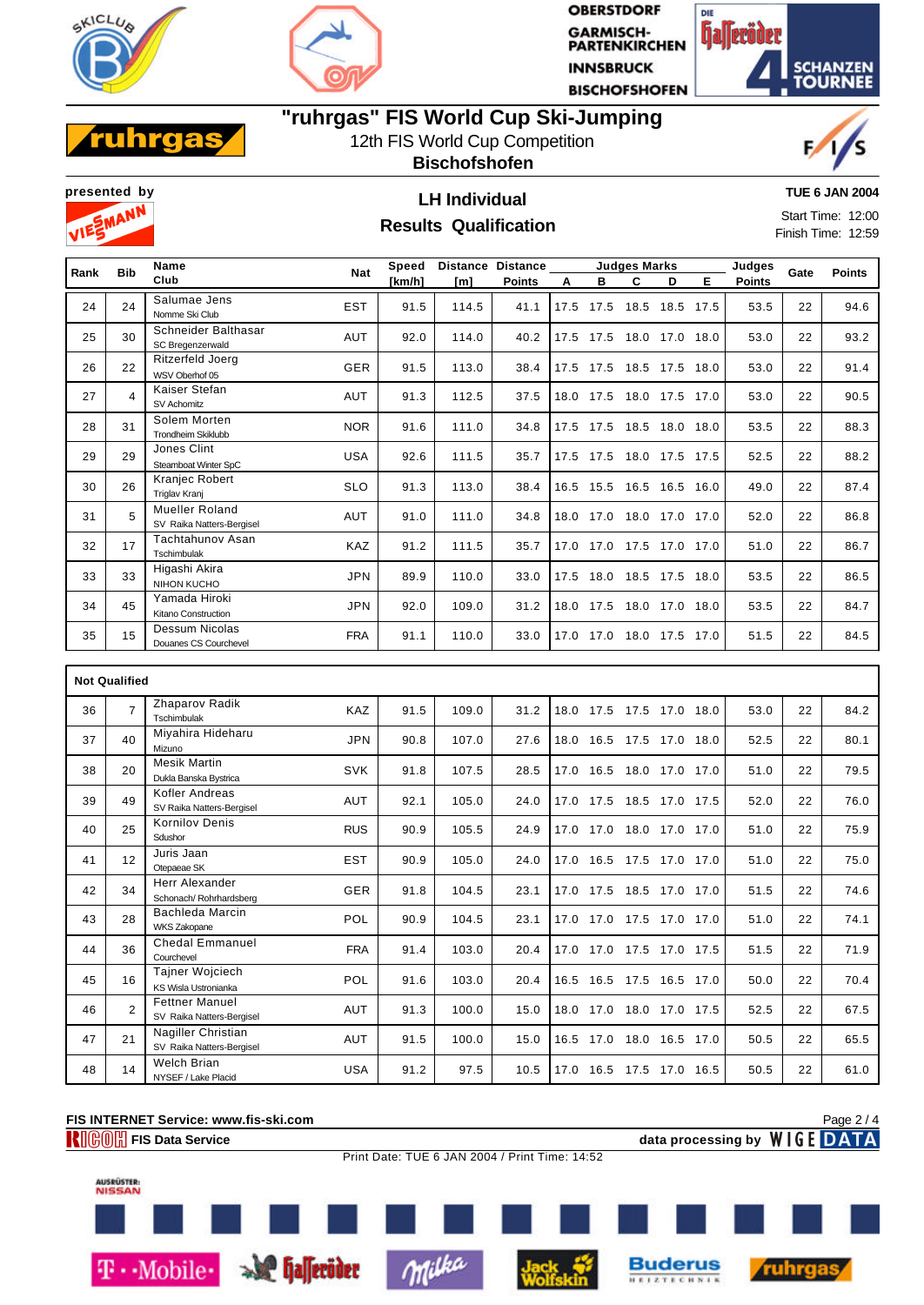



**OBERSTDORF GARMISCH-<br>PARTENKIRCHEN INNSBRUCK BISCHOFSHOFEN** 



#### hra II. a

# **"ruhrgas" FIS World Cup Ski-Jumping**

12th FIS World Cup Competition

**Bischofshofen**





## **presented by LH Individual Results Qualification**

**TUE 6 JAN 2004**

Start Time: 12:00 Finish Time: 12:59

| Rank | <b>Bib</b> | Name                                | <b>Nat</b> | Speed  | <b>Distance</b> | <b>Distance</b> |      |      | <b>Judges Marks</b> |      |      | Judges        | Gate | <b>Points</b> |
|------|------------|-------------------------------------|------------|--------|-----------------|-----------------|------|------|---------------------|------|------|---------------|------|---------------|
|      |            | Club                                |            | [km/h] | [m]             | <b>Points</b>   | А    | в    | С                   | D    | Е    | <b>Points</b> |      |               |
| 49   |            | <b>Hafele Mathias</b><br>SC Arlbera | <b>AUT</b> | 91.8   | 95.5            | 6.9             | 16.5 | 17.0 | 17.5                | 17.0 | 17.0 | 51.0          | 22   | 57.9          |
| 50   | 8          | Grimholm Isak<br>Oernskoelsvik      | <b>SWE</b> | 90.1   | 95.5            | 6.9             | 16.0 | 16.5 | 16.5                | 16.0 | 17.0 | 49.0          | 22   | 55.9          |
| 51   | 23         | Fras Damjan<br>Ilirija Fersped      | <b>SLO</b> | 91.6   | 95.0            | 6.0             | 16.0 | 16.0 | 15.5                | 15.5 | 16.0 | 47.5          | 22   | 53.5          |
| 52   | 11         | Li Yang<br>ASP                      | <b>CHN</b> | 90.5   | 92.5            | 1.5             | 16.5 | 16.5 | 16.5                | 16.5 | 16.5 | 49.5          | 22   | 51.0          |
| 53   | 9          | Tian Zhandong<br>ASP                | <b>CHN</b> | 91.3   | 90.5            | $-2.1$          | 16.5 | 16.0 | 15.5                | 16.0 | 16.0 | 48.0          | 22   | 45.9          |

|                | Prequalified |                                                 |            |      |       |      |                          |                     |      |      |    |       |
|----------------|--------------|-------------------------------------------------|------------|------|-------|------|--------------------------|---------------------|------|------|----|-------|
| 1              | 70           | Pettersen Sigurd<br>Rollag og Veggli IL         | <b>NOR</b> | 92.5 | 130.0 | 69.0 | 19.5                     | 19.0 19.0 19.0 19.5 |      | 57.5 | 22 | 126.5 |
| $\overline{2}$ | 67           | <b>Hoellwarth Martin</b><br>SC Mayrhofen        | <b>AUT</b> | 92.1 | 124.0 | 58.2 | 19.5                     | 19.5 19.5 19.5 19.0 |      | 58.5 | 22 | 116.7 |
| 3              | 69           | Ahonen Janne<br>Lahden Hiihtoseura              | <b>FIN</b> | 92.5 | 123.0 | 56.4 | 17.0                     | 17.5 17.0 17.0 17.0 |      | 51.0 | 22 | 107.4 |
| $\overline{4}$ | 58           | Morgenstern Thomas<br>SV Villach                | <b>AUT</b> | 92.1 | 120.0 | 51.0 | 19.0 17.5 17.0 18.0 18.5 |                     |      | 54.0 | 22 | 105.0 |
| 5              | 66           | Malysz Adam<br>KS Wisla Ustronianka             | POL        | 91.2 | 117.5 | 46.5 | 19.0                     | 18.0 19.0 18.5 18.5 |      | 56.0 | 22 | 102.5 |
| 6              | 68           | Ljoekelsoey Roar<br>Orkdal IL                   | <b>NOR</b> | 92.5 | 117.0 | 45.6 | 18.5 17.5 18.0 18.0      |                     | 18.5 | 54.5 | 22 | 100.1 |
| $\overline{7}$ | 63           | <b>Hannawald Sven</b><br><b>SC Hinterzarten</b> | <b>GER</b> | 91.7 | 117.5 | 46.5 | 19.0                     | 17.0 18.0 17.5 18.0 |      | 53.5 | 22 | 100.0 |
| 8              | 62           | Kasai Noriaki<br>Tsuchiya Home                  | <b>JPN</b> | 91.7 | 117.5 | 46.5 | 18.0                     | 16.0 17.0 16.5 17.0 |      | 50.5 | 22 | 97.0  |
| 9              | 60           | <b>Uhrmann Michael</b><br>WSV-DJK Rastbuechl    | <b>GER</b> | 91.6 | 117.5 | 46.5 | 17.5 16.0 17.0 16.5 16.5 |                     |      | 50.0 | 22 | 96.5  |
| 10             | 56           | Spaeth Georg<br>SC Oberstdorf                   | <b>GER</b> | 92.7 | 116.5 | 44.7 | 17.5                     | 16.0 17.0 16.5 16.5 |      | 50.0 | 22 | 94.7  |
| 11             | 64           | Zonta Peter<br>SK Dolomiti Ljubljana            | <b>SLO</b> | 92.0 | 113.0 | 38.4 | 17.0 16.0 16.5 16.5 16.5 |                     |      | 49.5 | 22 | 87.9  |
| 12             | 65           | Lindstroem Veli-Matti<br>Lahden Hiihtoseura     | <b>FIN</b> | 92.5 | 112.0 | 36.6 | 17.0 16.0 16.5 16.0 16.0 |                     |      | 48.5 | 22 | 85.1  |
| 13             | 59           | Romoeren Bjoern Einar<br>Hosle IL               | <b>NOR</b> | 91.8 | 111.0 | 34.8 | 16.5                     | 16.0 16.5 16.0 16.5 |      | 49.0 | 22 | 83.8  |
| 14             | 57           | Hautamaeki Matti<br>Puijon Hiihtoseura          | <b>FIN</b> | 92.2 | 110.5 | 33.9 | 16.5                     | 15.5 16.5 16.0 16.0 |      | 48.5 | 22 | 82.4  |
| 15             | 61           | Kiuru Tami<br>Lahden Hiihtoseura                | <b>FIN</b> | 91.7 | 105.0 | 24.0 | 16.5                     | 15.5 16.0 16.0 16.0 |      | 48.0 | 22 | 72.0  |

| <b>Did Not Start</b> |    |                |            |  |
|----------------------|----|----------------|------------|--|
| <b>DNS</b>           | 19 | Kang Chil Gu   | KOR        |  |
| <b>DNS</b>           | 10 | Anisimov Maxim | <b>BLR</b> |  |